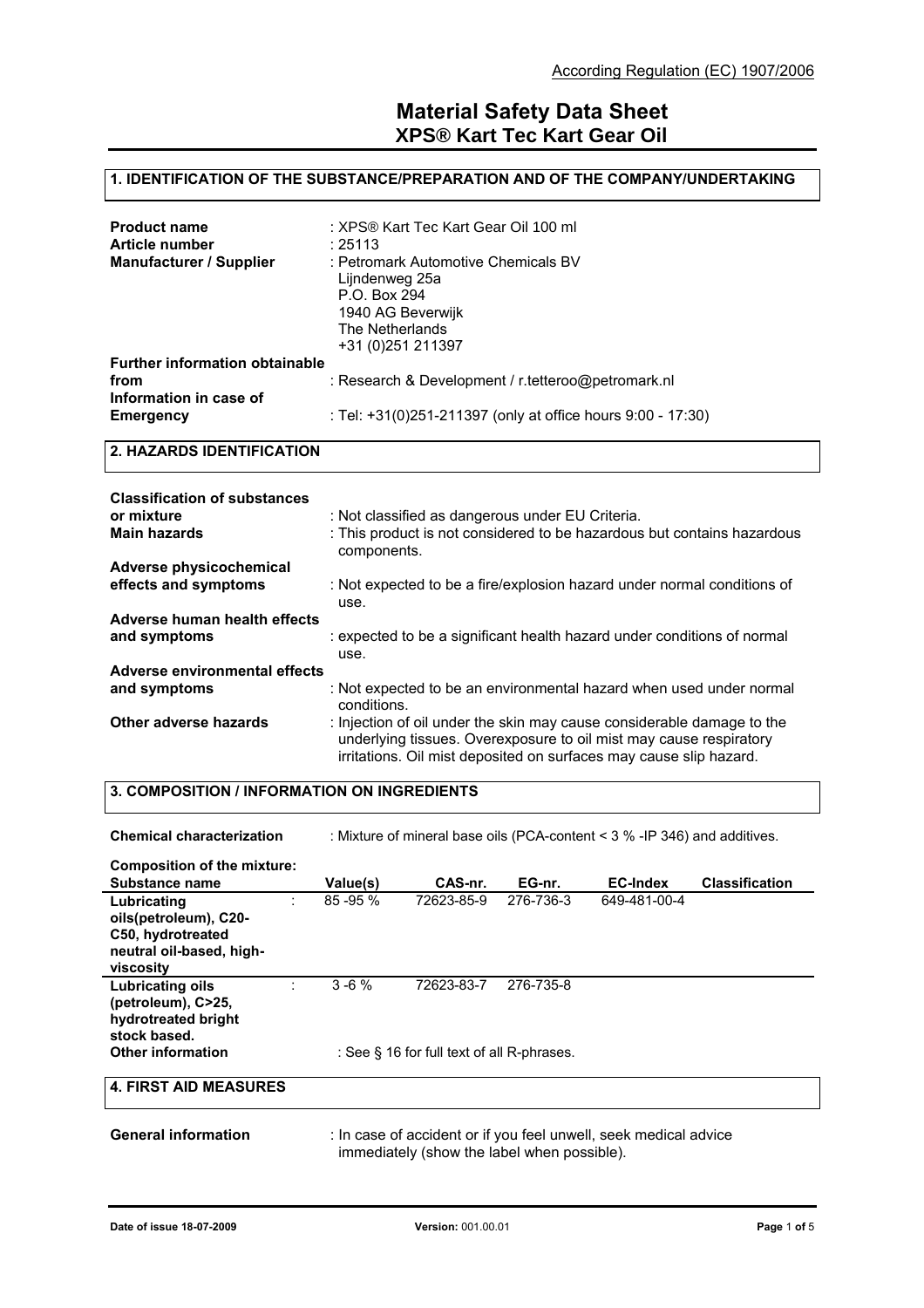| First aid:<br>- After inhalation<br>- After contact with skin | : Assure fresh air breathing. If you feel unwell, seek medical advice.<br>: Remove contaminated clothing and shoes. Wash skin thoroughly with<br>mild soap and water. Never use kerosene or gasoline for cleaning the<br>skin.                                                                                                          |
|---------------------------------------------------------------|-----------------------------------------------------------------------------------------------------------------------------------------------------------------------------------------------------------------------------------------------------------------------------------------------------------------------------------------|
| - After contact with the eyes                                 | : Rinse immediately with plenty of water. Seek medical attention if<br>irritation develops.                                                                                                                                                                                                                                             |
| - After ingestion                                             | : Do not induce vomiting. Seek medical attention immediately. The<br>ingestion of lubricating oils is an unlikely event. No specific therapy is<br>indicated in view of the very low toxicity of the base oil(s) and other<br>components. Treat with supportive measures as appropriate to the<br>patient's condition.                  |
| - After injection                                             | : High-pressure hydrocarbon injection injuries may produce substantial<br>necrosis of underlying tissue despite an innocuous appearing external<br>wound. Often these injuries require extensive emergency surgical<br>debridement and all injuries should be evaluated by a specialist in order<br>to assess the extent of the injury. |
| Note to physician                                             | : Treat symptomatically.                                                                                                                                                                                                                                                                                                                |

**5. FIRE-FIGHTING MEASURES**

| <b>Prevention</b><br>Suitable extinguishing media<br>Unsuitable extinguishing | : Keep public away from danger area.<br>: Water fog. Carbon dioxide. Foam. Dry chemical product.            |
|-------------------------------------------------------------------------------|-------------------------------------------------------------------------------------------------------------|
| media                                                                         | : Do not use a heavy water stream.                                                                          |
| Special exposure hazards                                                      | : Under fire conditions, hazardous fumes will be present.                                                   |
| Special protective equipment                                                  |                                                                                                             |
| for fire-fighters                                                             | : Do not enter fire area without proper protective equipment, including<br>respiratory protection.          |
| <b>Other information</b>                                                      | : Use water spray or fog for cooling exposed containers. Avoid fire-fighting<br>water to enter environment. |

## **6. ACCIDENTAL RELEASE MEASURES**

| <b>Personal precautions</b>      | : Avoid all unnecessary exposure. Remove ignition sources. Equip<br>cleanup crew with proper protection.                                       |
|----------------------------------|------------------------------------------------------------------------------------------------------------------------------------------------|
| <b>Environmental precautions</b> | : Avoid release to the environment. Prevent entry to sewers and public<br>waters. Notify authorities if liquid enters sewers or public waters. |
| Methods for cleaning up          | : Clean up any spills as soon as possible, using an absorbent material to<br>collect it. Use suitable disposal containers.                     |
| <b>Other information</b>         | : Spill area may be slippery.                                                                                                                  |

### **7. HANDLING AND STORAGE**

| Handling:                            |                                                                                                                                                                                                               |
|--------------------------------------|---------------------------------------------------------------------------------------------------------------------------------------------------------------------------------------------------------------|
| <b>Precautions for safe handling</b> | : Avoid all unnecessary exposure. Ventilate area.                                                                                                                                                             |
| Precautions to prevent fire &        |                                                                                                                                                                                                               |
| explosions                           | : Keep away from sources of ignition. No naked lights. No smoking.                                                                                                                                            |
| Storage:                             |                                                                                                                                                                                                               |
| Specific design for storage          |                                                                                                                                                                                                               |
| rooms or vessels                     | : Store this product in a dry location where it can be protected from the<br>elements.                                                                                                                        |
| Storage away from                    | : Store in tightly closed, properly ventilated containers away from heat,<br>sparks, open flame, strong oxidizers, radiations, and other initiators.<br>Keep away from food, drink and animal feeding stuffs. |
| <b>Conditions of storage</b>         | : Keep at temperature not exceeding 50°C.                                                                                                                                                                     |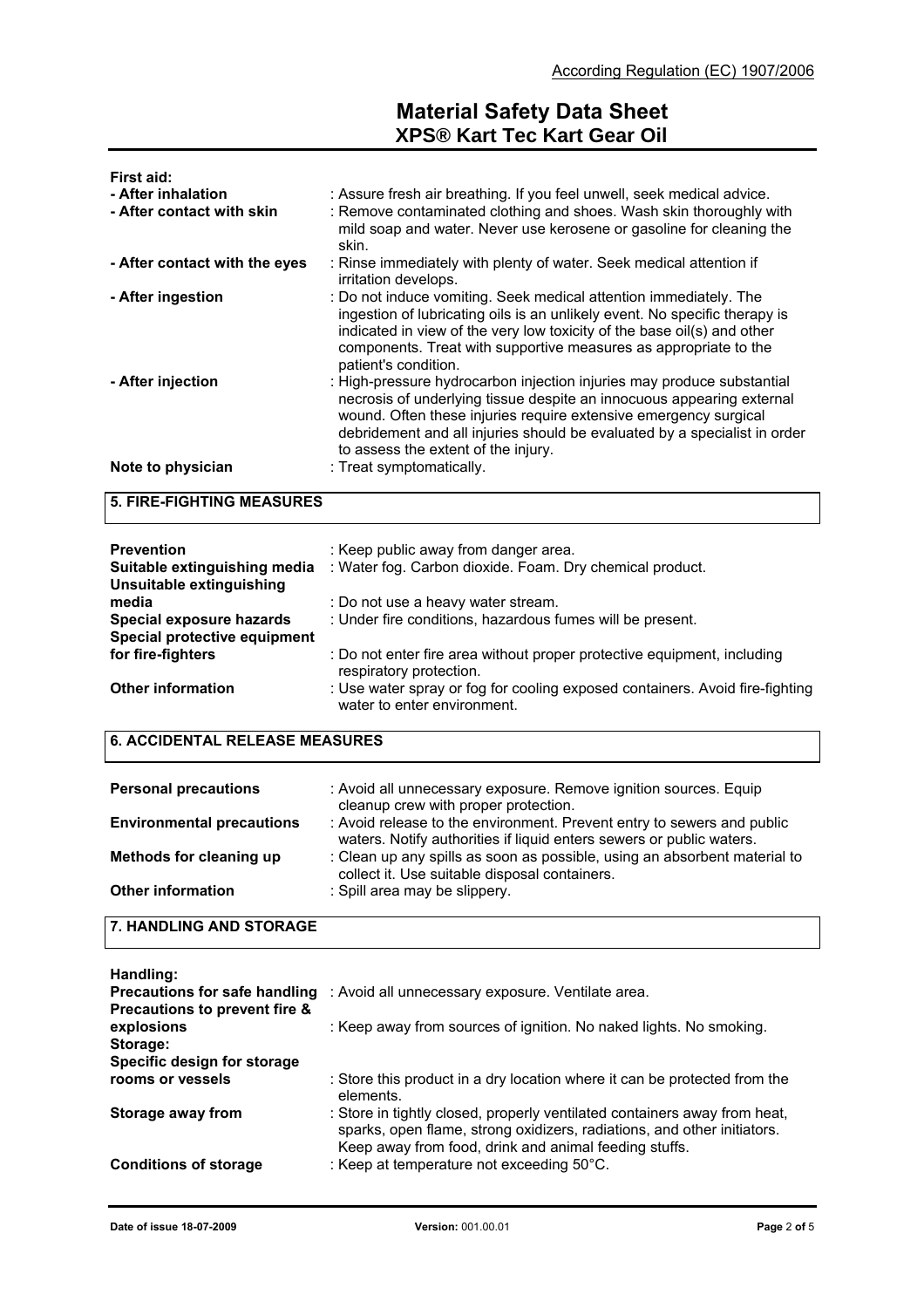| <b>Other information</b>                     | : Contain any spills with dikes or absorbents to prevent migration and<br>entry into sewers or streams. |
|----------------------------------------------|---------------------------------------------------------------------------------------------------------|
| 8. EXPOSURE CONTROLS/PERSONAL PROTECTION     |                                                                                                         |
| Occupational exposure limit<br><b>Values</b> | : Time Weighted Average (TWA) 8 hours value for oil mist (mineral):<br>5 mg/ $m3$                       |

| <b>Technical measures to prevent</b> |                                                                                                                           |
|--------------------------------------|---------------------------------------------------------------------------------------------------------------------------|
| exposure                             | : Well-ventilated area.                                                                                                   |
| Personal protective equipment:       |                                                                                                                           |
| - Respiratory protection             | : No special respiratory protection equipment is recommended under<br>normal conditions of use with adequate ventilation. |
| - Hand protection                    | : Wear suitable gloves resistant to chemical penetration. (EN 374)                                                        |
| - Eye protection                     | : Chemical goggles or safety glasses. (EN 166)                                                                            |
| - Skin protection                    | : Wear suitable protective clothing.                                                                                      |
| - Others                             | : Do not wear leather soled shoes.                                                                                        |
| <b>Environmental exposure</b>        |                                                                                                                           |
| controls                             | : Avoid release to the environment.                                                                                       |

#### **9. PHYSICAL AND CHEMICAL PROPERTIES**

| Appearance:                  |                            |
|------------------------------|----------------------------|
| <b>Physical state</b>        | : Oily liquid.             |
| Colour                       | : Yellow-brown.            |
| Odour                        | : Light odour of petroleum |
| Important health, safety and |                            |
| environmental information:   |                            |
| Density $@$ 15°C             | : 892 kg/m <sup>3</sup>    |
| Viscosity @ 100°C            | $: 110$ cSt                |
| <b>Flashpoint</b>            | : >220°C                   |
| <b>Pourpoint</b>             | $: -12^{\circ}C$           |
| Solubility in water          | : Negligible.              |

## **10. STABILITY AND REACTIVITY**

| <b>Physico-chemical stability</b><br><b>Hazardous reactions</b>                           | : Stable under normal conditions.<br>: None under normal conditions. |
|-------------------------------------------------------------------------------------------|----------------------------------------------------------------------|
| <b>Conditions to avoid</b><br><b>Materials to avoid</b><br><b>Hazardous decomposition</b> | : Extremely high or low temperatures.<br>: Strong oxidizing agents.  |
| products                                                                                  | : None under normal conditions.                                      |

### **11. TOXICOLOGICAL INFORMATION**

| <b>Toxicological information</b><br><b>Effects and symptoms from</b><br>short-term exposure: | : No specific toxicity data on this product available.                                                   |
|----------------------------------------------------------------------------------------------|----------------------------------------------------------------------------------------------------------|
| - After inhalation<br>- After ingestion                                                      | : Inhalation of vapours may cause respiratory irritation.<br>: Ingestion unlikely.                       |
| - After skin contact<br>- After eye contact                                                  | : Repeated or prolonged skin contact may cause irritation.<br>: Slight eye irritant upon direct contact. |
| <b>Effects and symptoms from</b><br>long-term exposure:                                      |                                                                                                          |
| Sensitising by skin contact                                                                  | : No sensitization effects known.                                                                        |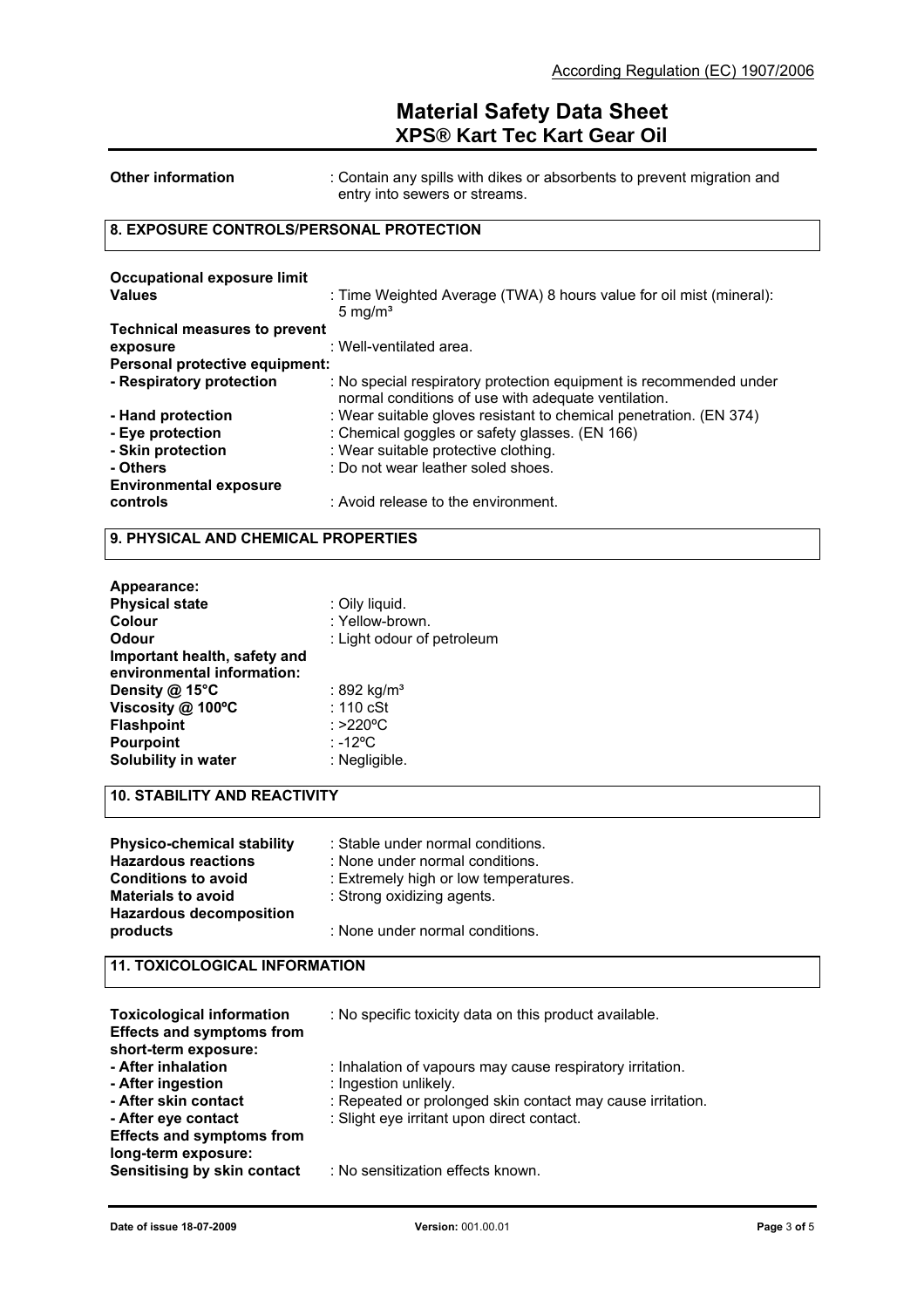**Sensitising by inhalation** : No sensitization effects known. **Other toxicological information:** No data available

#### **12. ECOLOGICAL INFORMATION**

| <b>Ecotoxicity</b><br><b>Mobility</b><br>Persistence and degradability<br><b>Bioaccumulative potential</b><br>Other adverse effects | : No specific ecotoxcity data on this product available.<br>: No data available<br>: Not readily biodegradable.<br>: No data available<br>: No data available |  |
|-------------------------------------------------------------------------------------------------------------------------------------|---------------------------------------------------------------------------------------------------------------------------------------------------------------|--|
|                                                                                                                                     |                                                                                                                                                               |  |
| <b>13. DISPOSAL CONSIDERATIONS</b>                                                                                                  |                                                                                                                                                               |  |

| <b>Waste Disposal</b><br>Waste-disposal procedures<br>Industrial waste number | : Dispose in a safe manner in accordance with local/national regulations.<br>: See Directive 2001/118/EC                                                                                                                       |
|-------------------------------------------------------------------------------|--------------------------------------------------------------------------------------------------------------------------------------------------------------------------------------------------------------------------------|
| (EURAL)                                                                       | : 13 02 00 -waste engine, gear and lubricating oils. 13 02 05 -mineral-<br>based non chlorinated engine, gear and lubricating oils. 15 01 10 -<br>packaging containing residues of or contaminated by dangerous<br>substances. |

#### **14. TRANSPORT INFORMATION**

**General information** : Not regulated.

#### **15. REGULATORY INFORMATION**

| <b>EC Labelling:</b><br>Hazard symbols & hazard<br><b>Statements</b><br>R Phrase(s)<br>S Phrase(s) | : Not applicable.<br>: Not applicable<br>: S29/35 : Do not empty into drains; dispose of this material and its<br>container in a safe way. |
|----------------------------------------------------------------------------------------------------|--------------------------------------------------------------------------------------------------------------------------------------------|
| Special labelling for certain<br>mixtures<br><b>National Regulations</b><br>(Germany)              | : Material Safety Data Sheet available for professional users on request.<br>: Water Hazard Class 1: low hazard to waters (acc. VwVwS)     |

#### **16. OTHER INFORMATION**

| <b>Further information</b><br>Sources of key data used to | $:$ r.tetteroo@petromark.nl                                                                                                                                                          |
|-----------------------------------------------------------|--------------------------------------------------------------------------------------------------------------------------------------------------------------------------------------|
|                                                           | compile the Safety Data Sheet: Concawe Report 01/53, Concawe Report 01/54, Concawe Report 05/87<br>and Regulation (EC) No 1907/2006 of the European Parliament and of<br>the Council |
| <b>Revision Indicators</b>                                | : None.                                                                                                                                                                              |

The contents and format of this MSDS are in accordance with Regulation (EC) No 1907/2006 of the European Parliament and of the Council.

DISCLAIMER OF LIABILITY The information in this MSDS was obtained from sources which we believe are reliable. However, the information is provided without any warranty, express or implied, regarding its correctness. The conditions or methods of handling, storage, use or disposal of the product are beyond our control and may be beyond our knowledge. For this and other reasons, we do not assume responsibility and